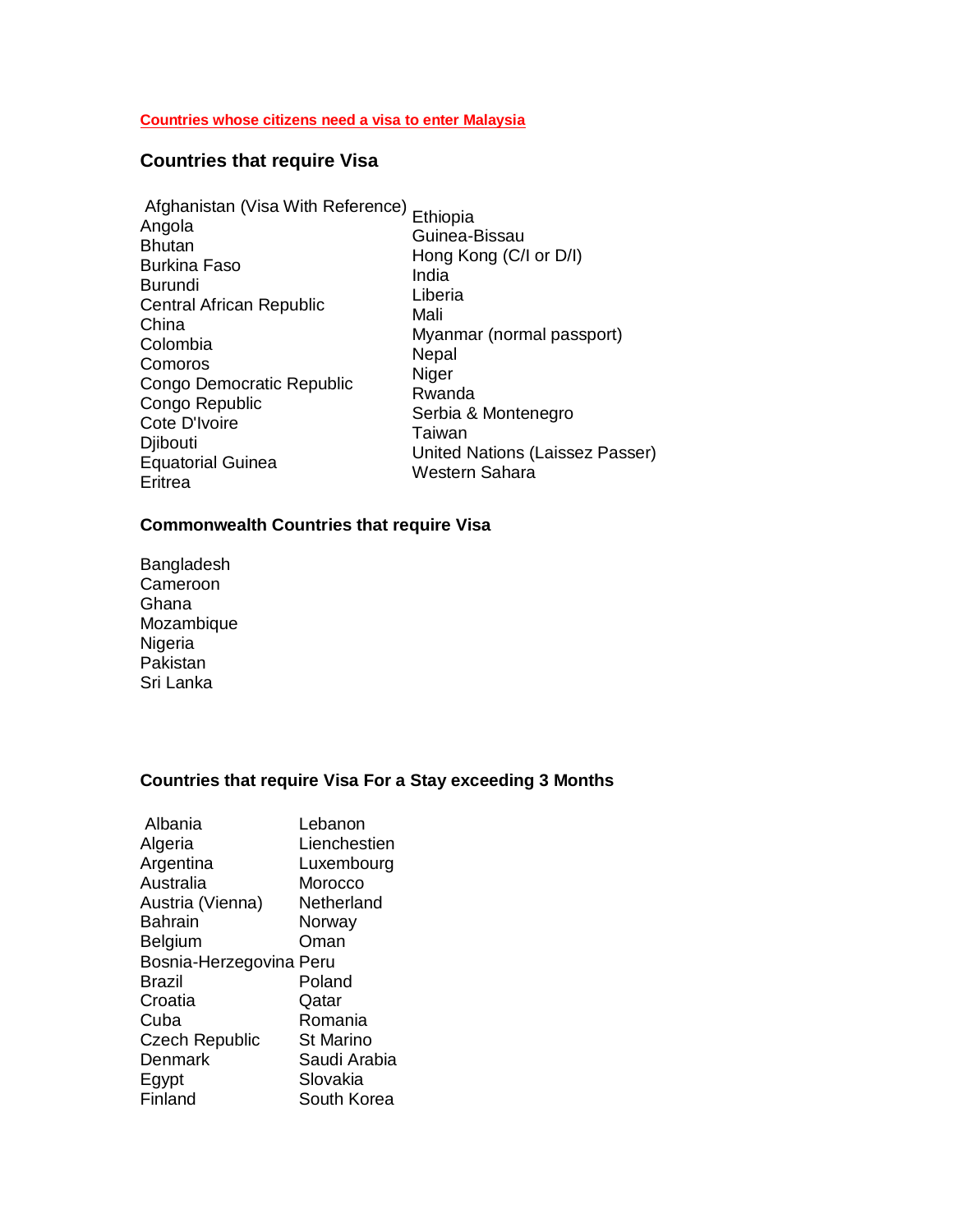| France          | Spain                       |
|-----------------|-----------------------------|
| Germany         | Sweden                      |
| Hungary         | Switzerland                 |
| Iceland         | Tunisia                     |
| Ireland         | <b>Turkey</b>               |
| Italy           | Turkmenistan                |
| Japan           | <b>United Arab Emirates</b> |
| Jordan          | United Kingdom              |
| Kirgystan       | Uruguay                     |
| Kuwait          | Yemen                       |
| Kyrgyz Republic |                             |

# **Countries That Require Visa For a Stay Exceeding 1 Month**

### **Countries that require Visa For a stay exceeding 14 Days**

Iran (90 days) Iraq (30 days) Libya Macao (Travel Permit / Portugal CI)